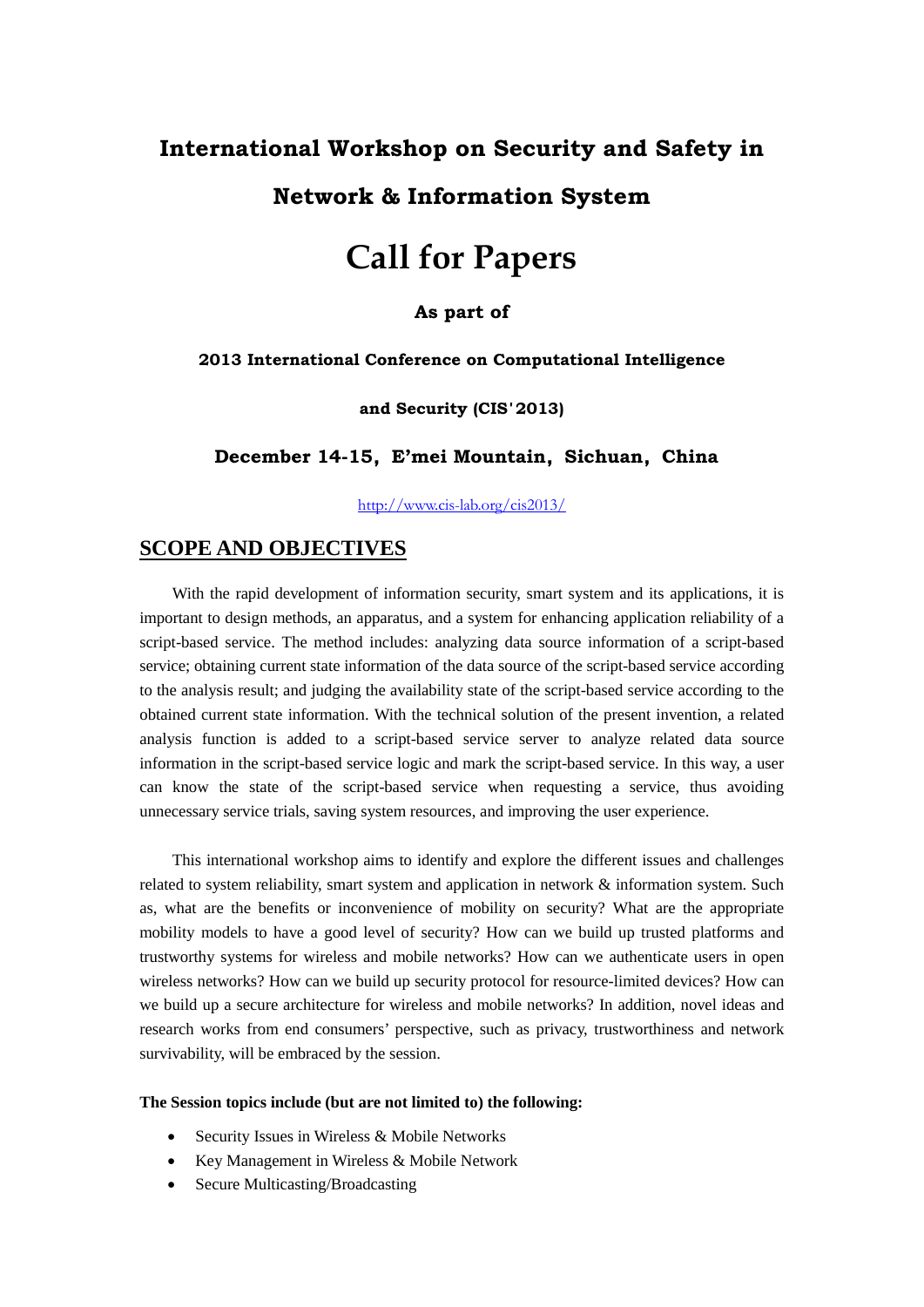- RFID Mutual Authentication
- Public-Key Crypto Algorithm
- Secret Sharing Scheme
- Security in Sensor Networks
- New Ideas about Information security, Smart System and Network security
- System reliability and application
- Software system reliability and safety
- Safety-critical system and its application
- Intelligent information processing
- Intelligent transportation system

# **PAPER SUBMISSIONS**

You are invited to submit original and unpublished research works on above and other topics related to heterogeneous network and multimedia contents protection. Submitted papers must not have been published or simultaneously submitted elsewhere. Submission should include a cover page with authors' names, affiliation addresses, fax numbers, phone numbers, and email addresses. Please, indicate clearly the corresponding author and include up to 6 keywords from the above list of topics and an abstract of no more than 400 words. Authors should use the Latex style files or MS-Word templates to format their papers. The length of a submitted paper should not exceed 5 pages in two-column format. Please include page numbers on all submissions to make it easier for reviewers to provide helpful comments. Papers will be accepted only by electronic submission via email to the international workshop organizers at [heixinhong@xaut.edu.cn.](mailto:heixinhong@xaut.edu.cn)

Each paper will receive a minimum of three reviews. Papers will be selected based on their originality, relevance, technical clarity and presentation. Authors of accepted papers must guarantee that their papers will be registered and presented at the international workshop. Accepted papers will be published in the conference proceedings which will be made available at the time of the meeting.

Submission of a paper implies that should the paper be accepted, at least one of the authors will register for the CIS conference and present the paper in the session. Accepted papers will be given guidelines in preparing and submitting the final manuscript(s) together with the notification of acceptance.

All papers accepted for international workshop will be included in the Conference Proceedings published by the CPS, which will be submitted for possible indexing by EI and ISTP.

## **Submission**

The manuscript should be formatted according to the [Latex style file](http://cis2009.bit.edu.cn/ieeeletter.doc) or [MS-Word](http://cis2009.bit.edu.cn/FORMAT.doc)  [template](http://cis2009.bit.edu.cn/FORMAT.doc) provided by CIS 2013 main conference, and is compliable to the requirements of CIS main conference: <http://www.cis-lab.org/cis2013/>